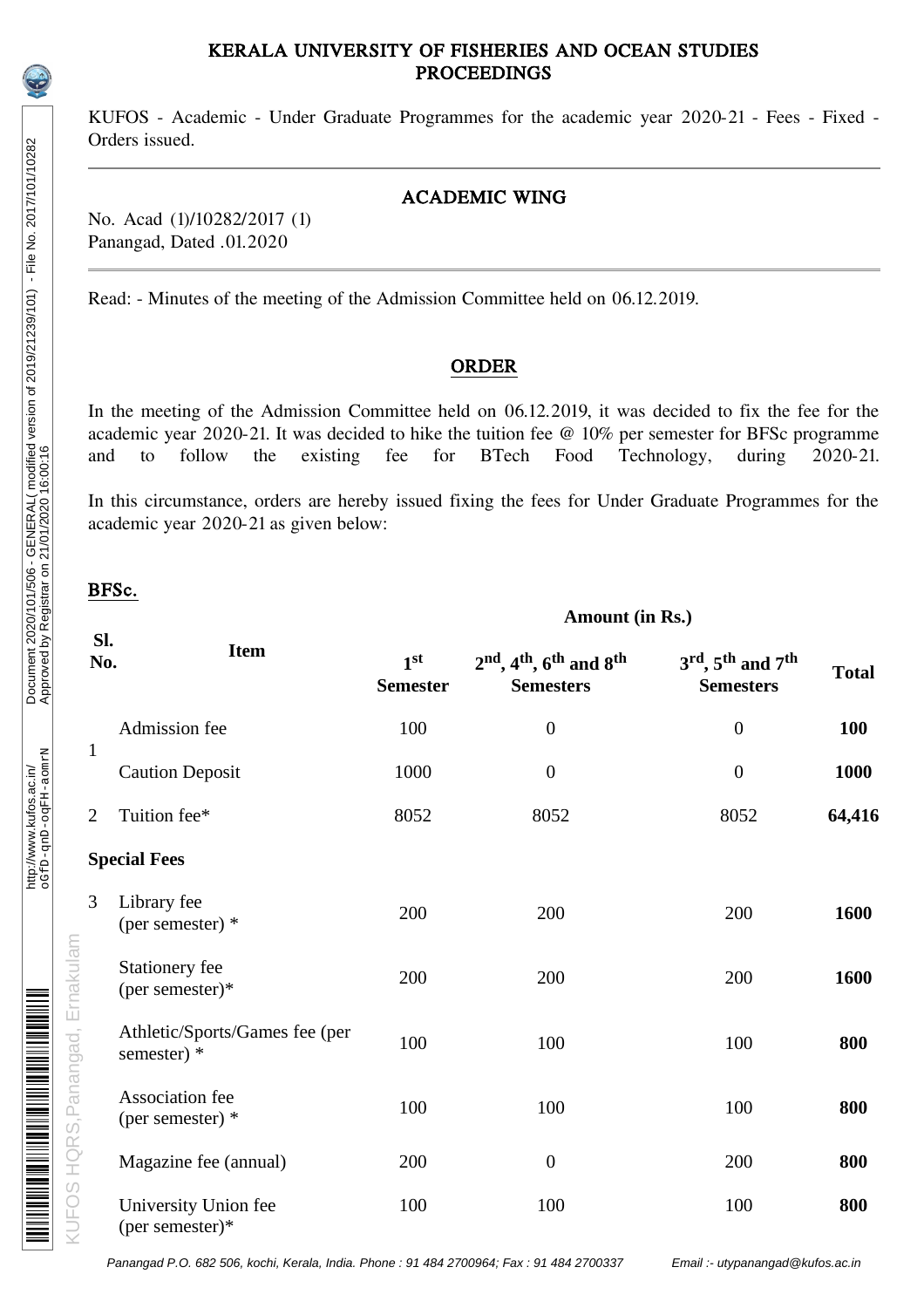|   | <b>Total</b>                     | 11,170 | 9752     | 10,070 | 80,388 |
|---|----------------------------------|--------|----------|--------|--------|
| 4 | Semester Examination fee *       | 500    | 500      | 500    | 4000   |
|   | Insurance premium (annual)       | 118    | $\theta$ | 118    | 472    |
|   | Computer fee<br>(per semester) * | 500    | 500      | 500    | 4000   |

# (\* To be remitted in every semester)

# BTech. Food Technology

|                | <b>Item</b>                                    |                                    | Amount (in Rs.)                                                   |                                                                    |              |  |  |
|----------------|------------------------------------------------|------------------------------------|-------------------------------------------------------------------|--------------------------------------------------------------------|--------------|--|--|
| Sl.<br>No.     |                                                | 1 <sup>st</sup><br><b>Semester</b> | $2^{nd},4^{th},6^{th}$<br>and 8 <sup>th</sup><br><b>Semesters</b> | $3rd$ , 5 <sup>th</sup> and<br>7 <sup>th</sup><br><b>Semesters</b> | <b>Total</b> |  |  |
| $\mathbf 1$    | <b>Admission Fee</b>                           | 10,000                             | $\boldsymbol{0}$                                                  | $\boldsymbol{0}$                                                   | 10,000       |  |  |
|                | <b>Caution Deposit</b>                         | 5,000                              | $\boldsymbol{0}$                                                  | $\boldsymbol{0}$                                                   | 5,000        |  |  |
| 2              | Tuition Fee*                                   | 33,000                             | 33,000                                                            | 33,000                                                             | 2,64,000     |  |  |
|                | <b>Special Fees:</b>                           |                                    |                                                                   |                                                                    |              |  |  |
|                | Library fee (per semester)*                    | 500                                | 500                                                               | 500                                                                | 4,000        |  |  |
|                | Stationery fee (per semester)*                 | 500                                | 500                                                               | 500                                                                | 4,000        |  |  |
|                | Athletic/ Sports/Games fee<br>(per semester)*  | 250                                | 250                                                               | 250                                                                | 2,000        |  |  |
| $\overline{3}$ | Association fee (per semester)*                | 100                                | 100                                                               | 100                                                                | 800          |  |  |
|                | Magazine fee (annual)                          | 500                                | $\boldsymbol{0}$                                                  | 500                                                                | 2,000        |  |  |
|                | <b>University Union fee</b><br>(per semester)* | 250                                | 250                                                               | 250                                                                | 2,000        |  |  |
|                | Computer fee fee<br>(per semester)*            | 1000                               | 1000                                                              | 1000                                                               | 8,000        |  |  |
|                | Insurance premium<br>(annual)                  | 118                                | $\boldsymbol{0}$                                                  | 118                                                                | 472          |  |  |
| $\vert 4$      | Semester Examination fee*                      | 2000                               | 2000                                                              | 2000                                                               | 16,000       |  |  |

Panangad P.O. 682 506, kochi, Kerala, India. Phone : 91 484 2700964; Fax : 91 484 2700337 Email :- utypanangad@kufos.ac.in